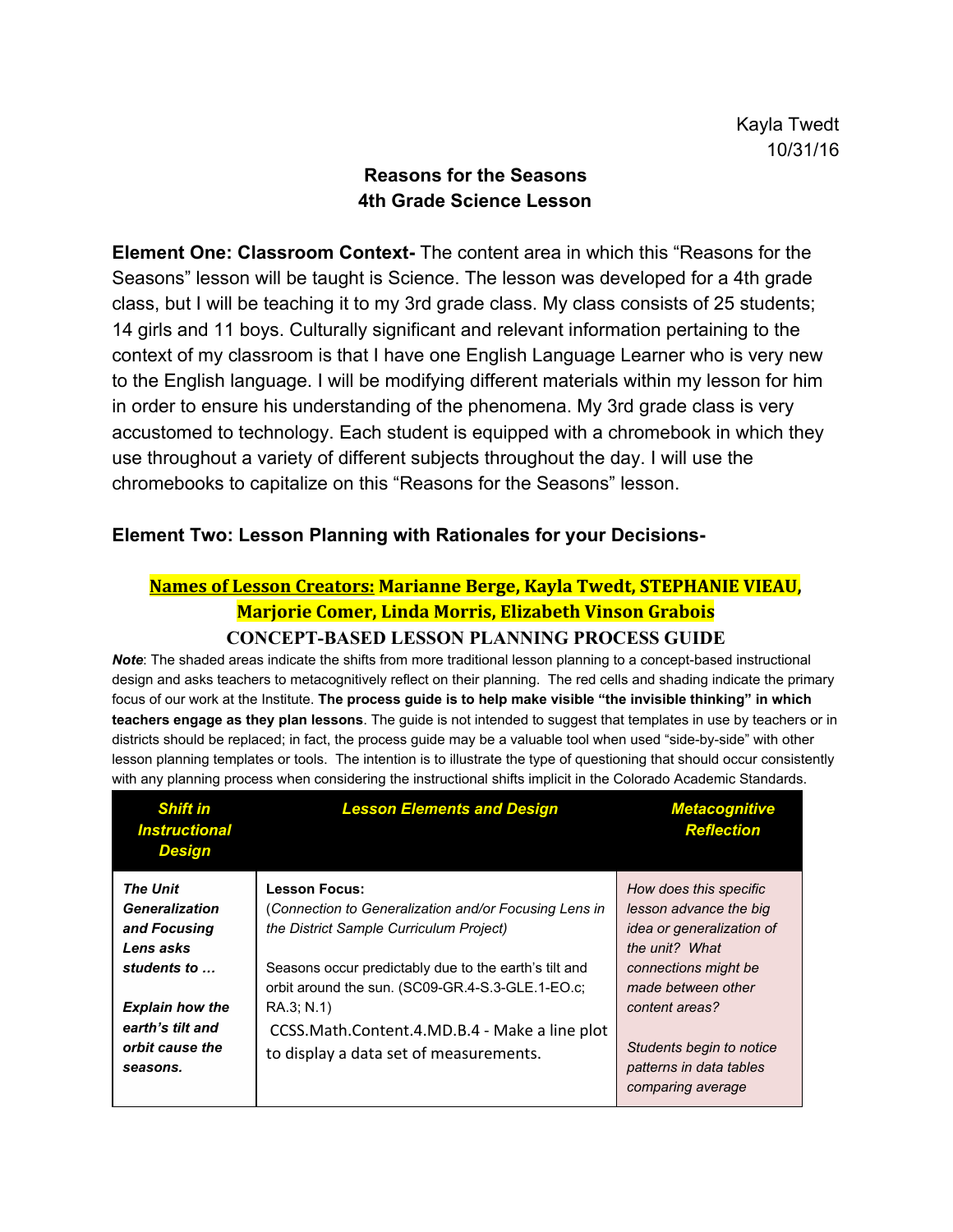| <b>Explain the</b><br>relationships with<br>regard to the earth<br>and sun.                                                                                                                                |                                                                                                                                                                                                                                                                                                                                                                                                                                                                        | temperatures in Denver<br>and Australia. The<br>formulate questions and<br>explore to find more<br>information.                                                                                                                                                                                               |
|------------------------------------------------------------------------------------------------------------------------------------------------------------------------------------------------------------|------------------------------------------------------------------------------------------------------------------------------------------------------------------------------------------------------------------------------------------------------------------------------------------------------------------------------------------------------------------------------------------------------------------------------------------------------------------------|---------------------------------------------------------------------------------------------------------------------------------------------------------------------------------------------------------------------------------------------------------------------------------------------------------------|
| <b>This lesson</b><br>objective /<br>learning target is<br>critical to student<br>understanding<br>because                                                                                                 | <b>Objectives / Learning Targets:</b><br>(Key knowledge & skills students will master in the<br>lesson)<br>(Language may be pulled from the task in the Learning<br>Experience:"so that students can")<br>Explain how the earth's tilt and orbit cause the<br>seasons.<br>Explain the relationships with regard to the earth<br>and sun.<br>Develop models to demonstrate the relationship<br>between sun and earth that causes seasons.                               | In what ways does the<br>learning target support the<br>generalization?<br>Students will be able to<br>not only identify the<br>reasons for the seasons,<br>but explain how they<br>correlate to the<br>relationship between the<br>sun and earth and how the<br>earth's tilt and orbit<br>CAUSE the seasons. |
| <i><b>Instructional</b></i><br>strategies                                                                                                                                                                  | Instructional Strategy Menu (not exhaustive):<br><b>Student-generated questions</b><br><b>Essential Question- What are the reasons for the</b><br>seasons?<br>Teacher-provided inquiry questions<br>$\cdot$<br>Think- aloud<br>$\cdot$<br>Teacher modeling<br>$\cdot$<br>Close reading protocol<br>Hands-on/experiential<br>$\cdot$<br>Direct instruction<br>Collaborative groups<br>$\cdot$<br>Socratic Seminar<br>Please add your own discipline-specific strategies | Which instructional<br>strategies will foster<br>learning the lessons skills,<br>processes, or content?<br>Student generated<br>questions will promote the<br>scientific practices (Asking<br>Questions)                                                                                                      |
| In the first 3-7<br>minutes of the<br>lesson, We want<br>to engage the<br>students with a<br>scenario that will<br>give them some<br>context that will<br>help them analyze<br>data and create a<br>graph. | Opening (hook / anticipatory set / lesson<br>launch) <b>ENGAGE</b><br>Phenomenon. Our reason for being here today is<br>to explore the phenomenon of seasons.<br><b>Engaging Scenario Video:</b><br>http://thekidshouldseethis.com/post/5499761<br>3241                                                                                                                                                                                                                | In what ways does the<br>chosen strategy work<br>toward a larger purpose<br>at the beginning of the<br>lesson? Engaging<br>students, increasing<br>curiosity, stimulating<br>student-generated<br>questions.                                                                                                  |
|                                                                                                                                                                                                            | In this task, you will look at climate data from<br>Denver and Melbourne, Australia. First you                                                                                                                                                                                                                                                                                                                                                                         | In what ways does the<br>chosen strategy(ies)                                                                                                                                                                                                                                                                 |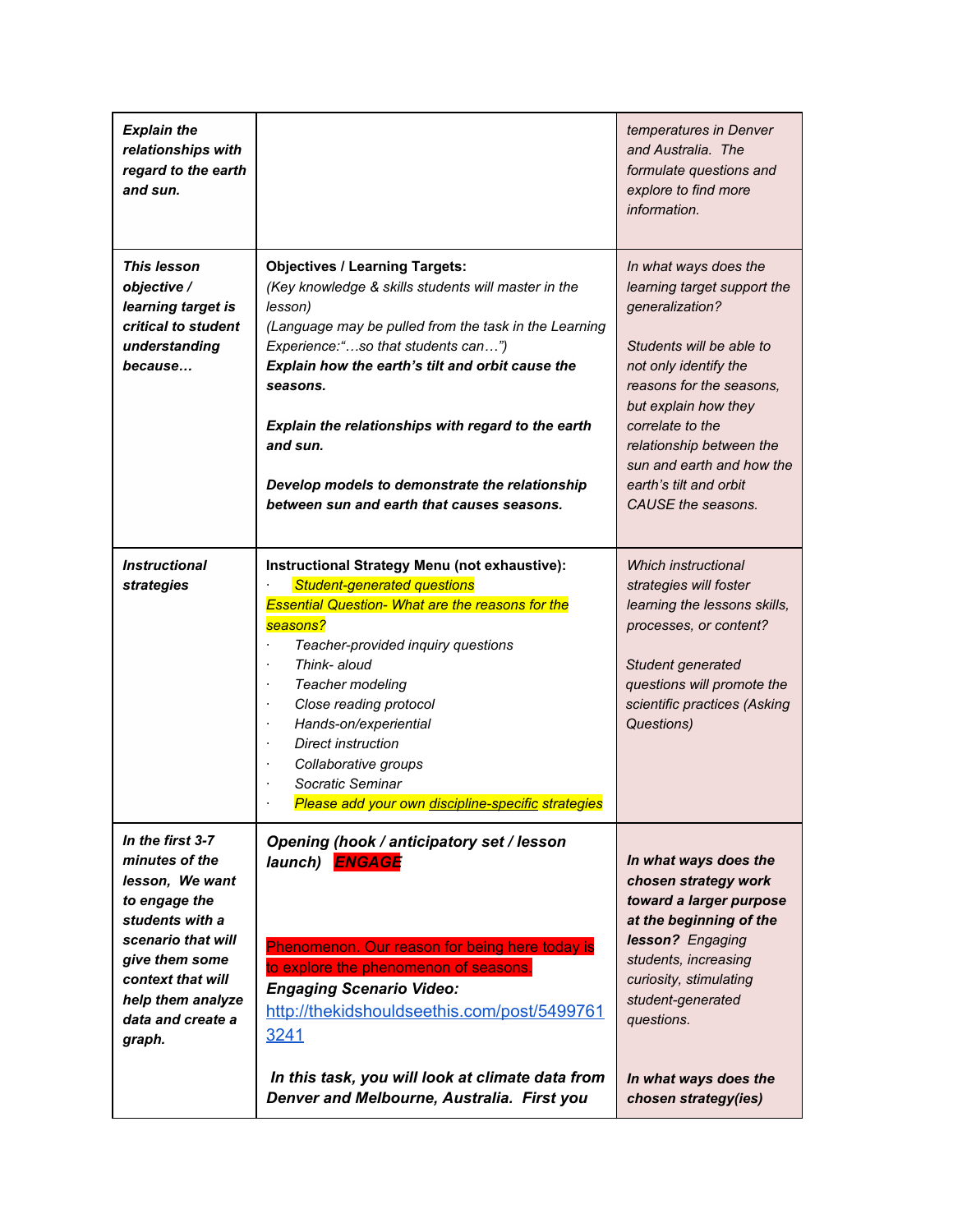|                                               | will graph the data from the data with a<br>partner or 2. After you have finished, write<br>down some questions that you guys have<br>looking at your graph and data.<br>Instructional Strategy chosen:<br>Why is this strategy impactful:<br>(In what ways does this strategy move the learner<br>toward meeting the learning target? How would this                                                                                                        | work toward a larger<br>purpose. Interacting with<br>complex texts; situating<br>students in real-life,<br>relevant experiences;<br>Stimulating student<br>discourse)?                                                                                                                                                                                                                                           |
|-----------------------------------------------|--------------------------------------------------------------------------------------------------------------------------------------------------------------------------------------------------------------------------------------------------------------------------------------------------------------------------------------------------------------------------------------------------------------------------------------------------------------|------------------------------------------------------------------------------------------------------------------------------------------------------------------------------------------------------------------------------------------------------------------------------------------------------------------------------------------------------------------------------------------------------------------|
|                                               | strategy ensure all students, with differentiated needs,<br>could feel successful?)<br>How does this strategy support meeting the<br>"just-right challenge," or "building relationships,"<br>or "creating relevancy," or "fostering disciplinary<br>literacy"?                                                                                                                                                                                               | In what ways does the<br>chosen strategy cement<br>the learning?<br>Adding relevancy with the<br>scenario and creating a<br>visual by graphing the<br>data.                                                                                                                                                                                                                                                      |
| <b>The Learning</b><br><b>Experience will</b> | <b>EXPLORE</b><br>(Marianne)<br>(10 minutes)<br><b>Learning Experience / Lesson Google</b><br><b>Classroom:</b><br>Instructional Strategy chosen: Give students time<br>to explore answers to their questions.<br>Teacher will facilitate share out of one question<br>and one bit of information that they learned.<br><b>EXPLAIN</b><br>Construct a model.<br>Teachers demonstrate correct model.<br>Students write explanation of why we have<br>seasons. | What evidence will show<br>that the strategies<br><i>impacted</i> student<br>learning? Were the<br>strategies effective<br>through the learning<br>process?<br>Students being able to<br>explain the reason for the<br>season through an<br>accurate and creative<br>model will solidify that the<br>strategies were effective in<br>the learning process<br>because they are able to<br>relate the information. |
|                                               | Why is this strategy impactful:<br>(In what ways does this strategy move the learner<br>toward meeting the learning target? How would this<br>strategy ensure all students, with differentiated needs,<br>can feel successful?)                                                                                                                                                                                                                              |                                                                                                                                                                                                                                                                                                                                                                                                                  |
|                                               | How does this strategy support meeting the<br>"just-right challenge," or "building relationships,"<br>or "creating relevancy," or "fostering disciplinary<br>literacy"?                                                                                                                                                                                                                                                                                      |                                                                                                                                                                                                                                                                                                                                                                                                                  |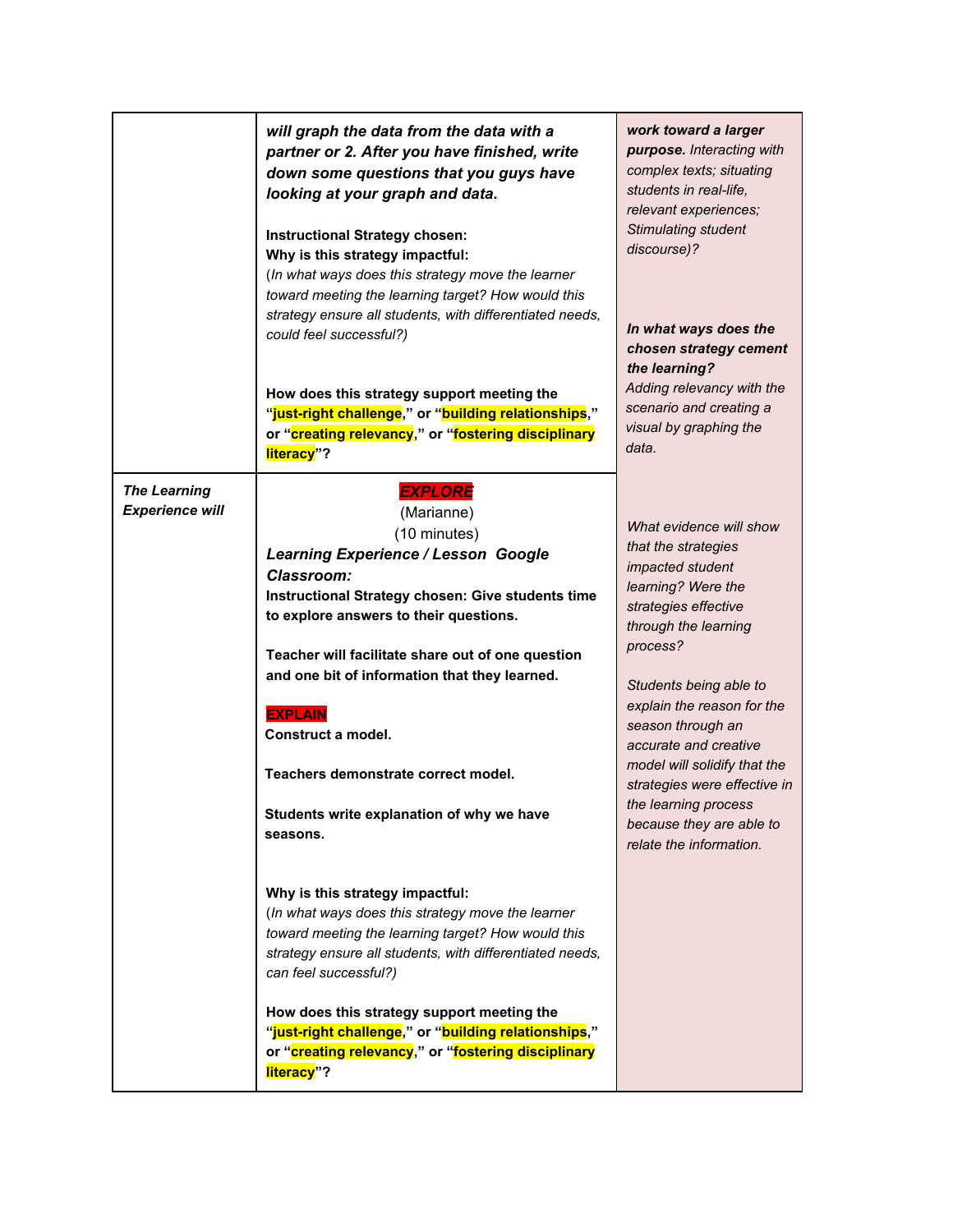| The closing<br>activity reinforces<br>the learning.                                                                                                       | <b>EVALUATE:</b> A few students share their<br>models. Exit tickets collected in Google<br>classrooms.<br><b>Closure</b><br><b>Instructional Strategy chosen:</b><br>Why is this strategy impactful:<br>(In what ways does this strategy move the learner<br>toward meeting the learning target? How would this<br>strategy ensure all students, with differentiated needs,<br>could feel successful?)<br>How does this strategy support meeting the<br>"just-right challenge," or "building relationships,"<br>or "creating relevancy," or "fostering disciplinary<br>literacy"? |                                                                                                                                                                                                                                                                                                                                                                                                 |
|-----------------------------------------------------------------------------------------------------------------------------------------------------------|-----------------------------------------------------------------------------------------------------------------------------------------------------------------------------------------------------------------------------------------------------------------------------------------------------------------------------------------------------------------------------------------------------------------------------------------------------------------------------------------------------------------------------------------------------------------------------------|-------------------------------------------------------------------------------------------------------------------------------------------------------------------------------------------------------------------------------------------------------------------------------------------------------------------------------------------------------------------------------------------------|
| <b>Technological</b><br>resources that will<br>support student<br>learning and move<br>students toward<br>the learning<br>target.                         | <b>Technological Resource and application:</b><br>How: In what ways does this chosen resource<br>support meeting the "just-right challenge," or<br>"building relationships," or "creating relevancy,"<br>or "fostering disciplinary literacy"?                                                                                                                                                                                                                                                                                                                                    | How will my students and I<br>strategically use<br>technology resources to<br>enhance the learning<br>experience? Students will<br>use their chromebooks to<br>amplify their learning<br>through using the<br>resources to find answers<br>to their questions.                                                                                                                                  |
| <b>Formative</b><br>assessment will<br>be a quick Check<br>for Understanding<br>in which students<br>will demonstrate<br>they are or are not<br>on track. | <b>Formative Assessment</b><br><b>Formative Assessment tool/method:</b><br>Learning indicators of success:<br>(What evidence will show that the learner is moving<br>toward mastery of the learning target?)                                                                                                                                                                                                                                                                                                                                                                      | What "indicators of<br>success" will show that the<br>students are gaining<br>mastery?<br>How will I use that<br>evidence in a feedback<br>loop?<br>The "indicators of<br>success" will show as<br>students are able to<br>display an accurate and<br>creative model about the<br>reasons for the seasons. I<br>will use the evidence in<br>their models to<br>adjust/modify my<br>instruction. |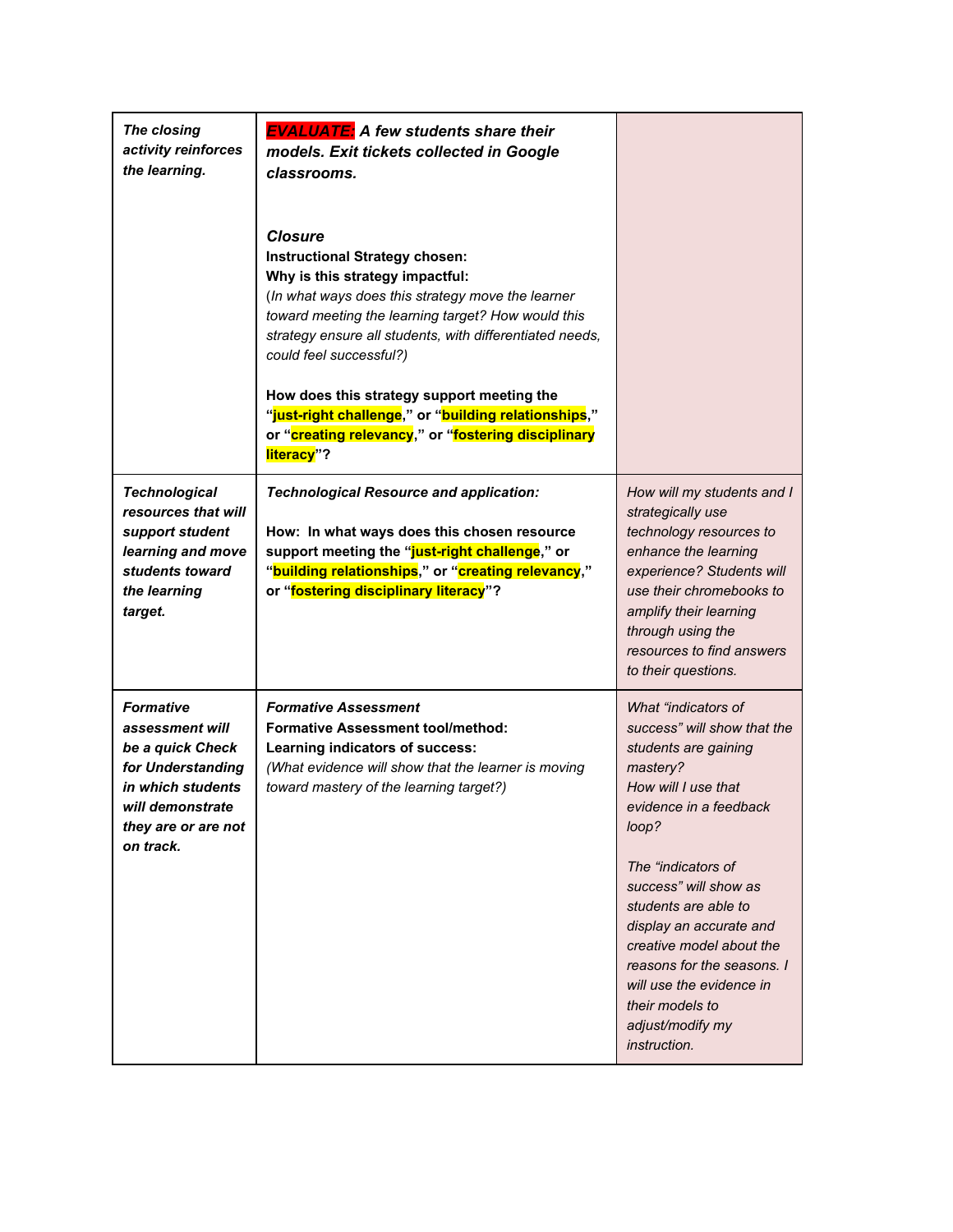**Reflection**: (What are the *strengths in the lesson plan? What changes would I make in the lesson plan for next time*?)

**Teacher Reflection: What was most effective about this lesson? What areas could be improved? Student Reflection: Reflect on your thinking, learning, and work today. What were you most proud of?**

**Connection to Performance Goal**: (*What did I do in this lesson that gives evidence or may be used as an artifact for my professional growth plan?)*

**Student Feedback**: (*What did students say about the lesson? Did they find it engaging, interesting, appropriately challenging? Did their feedback confirm my own perception of the the lesson?)*

| <b>Time</b><br><b>Suggested</b>            |  |
|--------------------------------------------|--|
| <b>Materials</b><br><b>Needed</b>          |  |
| Co-teaching<br><b>Opportunity</b>          |  |
| <b>Cross-Content</b><br><b>Connections</b> |  |

#### Orbiting model:

[http://d3tt741pwxqwm0.cloudfront.net/WGBH/npls13/npls13\\_int\\_seasons/index.html](http://d3tt741pwxqwm0.cloudfront.net/WGBH/npls13/npls13_int_seasons/index.html) NASA Space Place:

<http://spaceplace.nasa.gov/seasons/en/>

Useful?

https://d43fweuh3sg51.cloudfront.net/media/assets/wgbh/ess05/ess05\_doc\_lpasunlight/ess05 [doc\\_lpasunlight.pdf](https://d43fweuh3sg51.cloudfront.net/media/assets/wgbh/ess05/ess05_doc_lpasunlight/ess05_doc_lpasunlight.pdf)

KIDS GEO:

<http://www.kidsgeo.com/geography-for-kids/0017B-reasons-for-the-four-seasons.php>

Discovery Kids:

<http://discoverykids.com/articles/what-causes-seasons/>

Ted ED "Reason for the Seasons" Video (first 41 seconds of the video): <http://thekidshouldseethis.com/post/54997613241>

Written Explanation

**Essential Question**- What is the reason for the seasons?

**Claim**

I claim that the reasons for the seasons is the tilt of the earth as it travels around the sun in an elliptical orbit.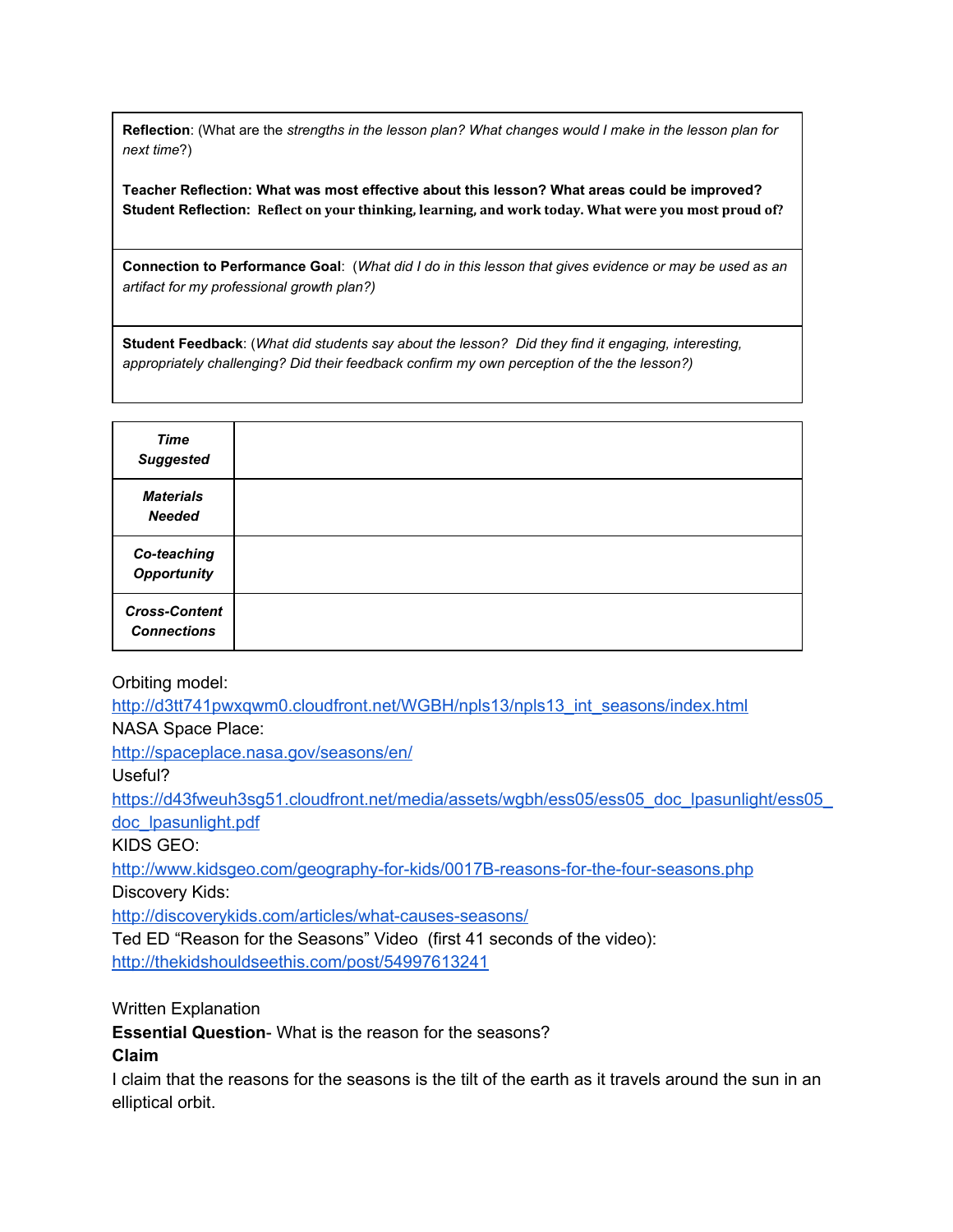## **Evidence**

My evidence comes from observing a model made by scientists. The model demonstrates how the earth travels around the sun during one revolution (12 months).

\*In June, the Northern Hemisphere is receiving more solar energy with more hours of light (our summer).

\*In December, the Southern Hemisphere is receiving more solar energy with more hours of light (their summer).

During March and October, both hemispheres are receiving about the same amount of solar energy with equal hours of light and dark.

### **Reasoning**

\*The earth has has an imaginary line through it called an axis that points to the North Star. \*The earth travels around the sun in an eliptical orbit.

\*It takes 365 days or 12 months for one revolution around the sun.

\*During the revolution, the Northern and Southern Hemispheres receive different amounts of sunlight due to the tilt and eliptical orbit.

**Element Three: Description of the Lesson Implementation:** I began my lesson by asking my class "What is the reason for the seasons?" I told them to turn to the person sitting next to them and explain their thinking for why we have seasons. As I was listening to conversations I heard students solidifying the different seasons ("In December we have Winter, which is really cold and sometimes snows" and "In Summer it's really hot and there are thunderstorms") but realized that while they could identify that there were, indeed, different seasons, they had little schema about *why* there were different seasons. After regrouping them, I stated our objective by telling them that today, we were going to find out why there are different seasons.

I showed the "Engaging Scenario Video" as seen in our lesson plan. This appeared to really excite the kids and get their "wheels turning" about how there are different seasons in different places around the world. Because my class has had little experience with graphing, I decided that instead of having my students graph in pairs, I would graph the data from Melbourne, Australia and and Denver, Colorado before the lesson on large chart paper, and have the students analyze it in pairs. I had each group use a loose leaf sheet of paper and number it from 1-3. They came up with 3 questions, observations, or comments they had about the data on the chart paper. Some of the observations I collected were "Australia has their summer from December to February and Denver, Colorado has their summer from June-September." "It would be really weird to have Winter in June!" "Why does Colorado have Summer in June and Australia have Winter in June?" Giving students a chance to analyze and think about the data that was being presented allowed for an opportunity for the students to think critically about the data and engage deeper in it.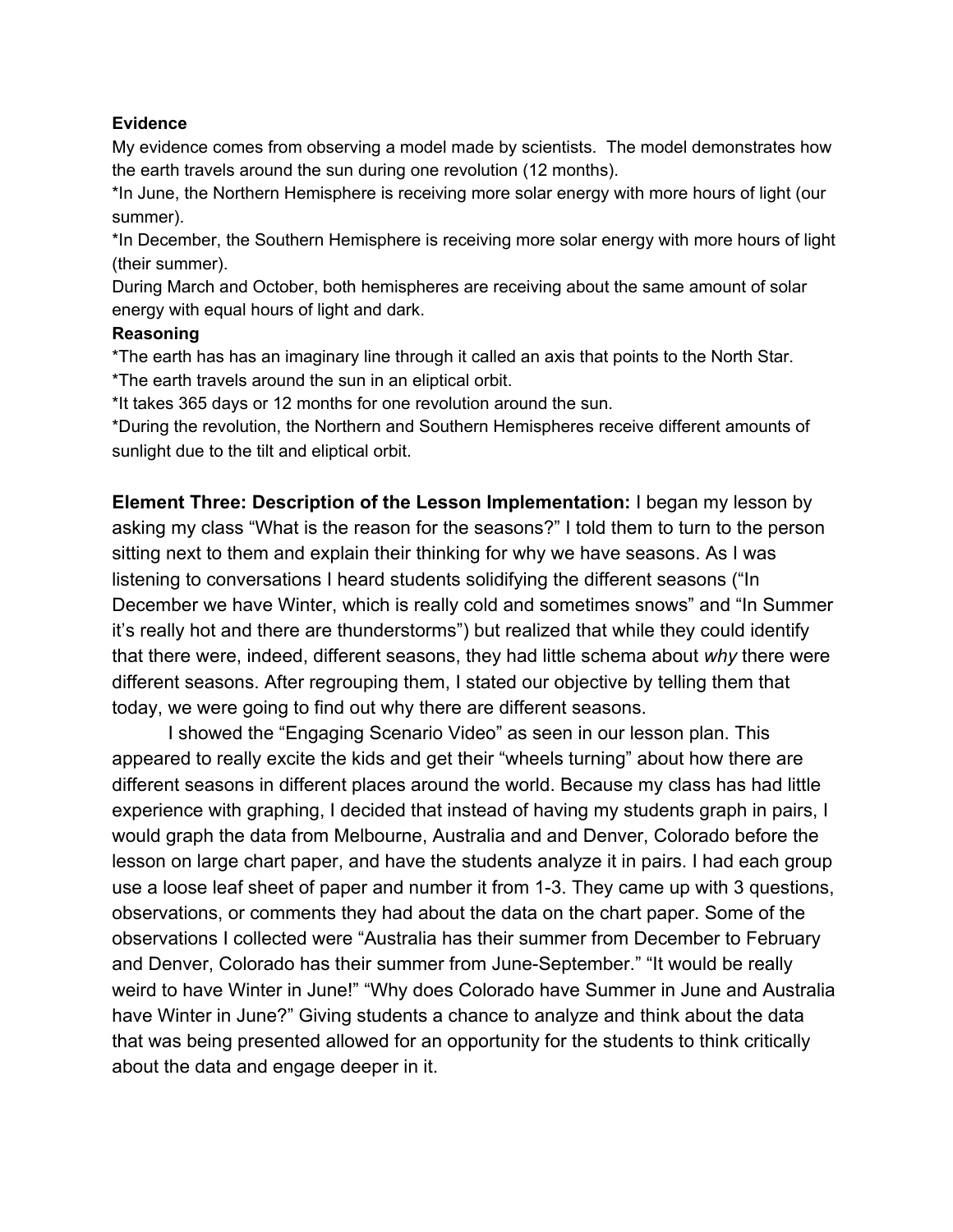After students shared their questions/observations/comments with the class, I set them loose to do the research using the websites listed above. As previously mentioned, each student in my classroom has a chromebook and each child was able to research on their own computer. I gave them a "note taking" sheet, where I had intended for them to take down notes from the research they were finding. After collecting these however, I realized that not many students chose to do this. I think they were too excited about the researching on the chromebooks and unfamiliar with note-taking while researching, that it was not as beneficial as I thought it would be. For the most part, however, my 3rd graders seemed to retain the answers they were finding to their questions, and the information they were collecting. I think that equipping students with the websites to go to was an easy way to monitor the websites they were navigating, but from the students' perspective, they felt like they were getting some "voice and choice" about which website they wanted to use and which one would give them the information that they were specifically looking for.

After giving them 10 minutes to research, I had each pair share out the information they found with the class. Students shared out answers like "When it is Summer South of the Equator, it is Winter North of the Equator." "During part of the year, the Earth is closer to the song than during other parts of the year," and "Earth has seasons because its axis is tilted and Earth rotates on its axis as it orbits." I noticed that this sparked conversation amongst the class and it felt like a collaborative moment of students working together to find an answer to the phenomena. I was no longer the teacher at the front of the class with all of the knowledge teaching it to my students, but rather the facilitator of the learning that was taking place amongst the class through conversation.

After the conversations with explanations of findings for the "reasons for the seasons" I had 3 pairs of students join together to create groups of 6 and gave them the task of creating a model that accurately showed the reasons for the seasons. I told the students that they were allowed to use any props in the room, or they could just use themselves. I gave them roughly 7 minutes to complete this task. During this time, I felt that the students were actually very engaged. I felt the hunger from most students to find the answer to this question, and while sometimes working in groups can cause distractions and off-task conversations, each student seemed genuinely engaged in forming an accurate model to explain the reason for the seasons. My students used emoji pillows that I have in my classroom to use as different rotations around the sun, they used chairs to stand on and most groups used themselves as the models to describe the rotation of the sun. Most groups were able to accurately display the reasonings, while some were a little confused. I think the use of a flashlight would have helped the confusion with these groups, which appeared to have trouble understanding where the sun was shining during different rotations.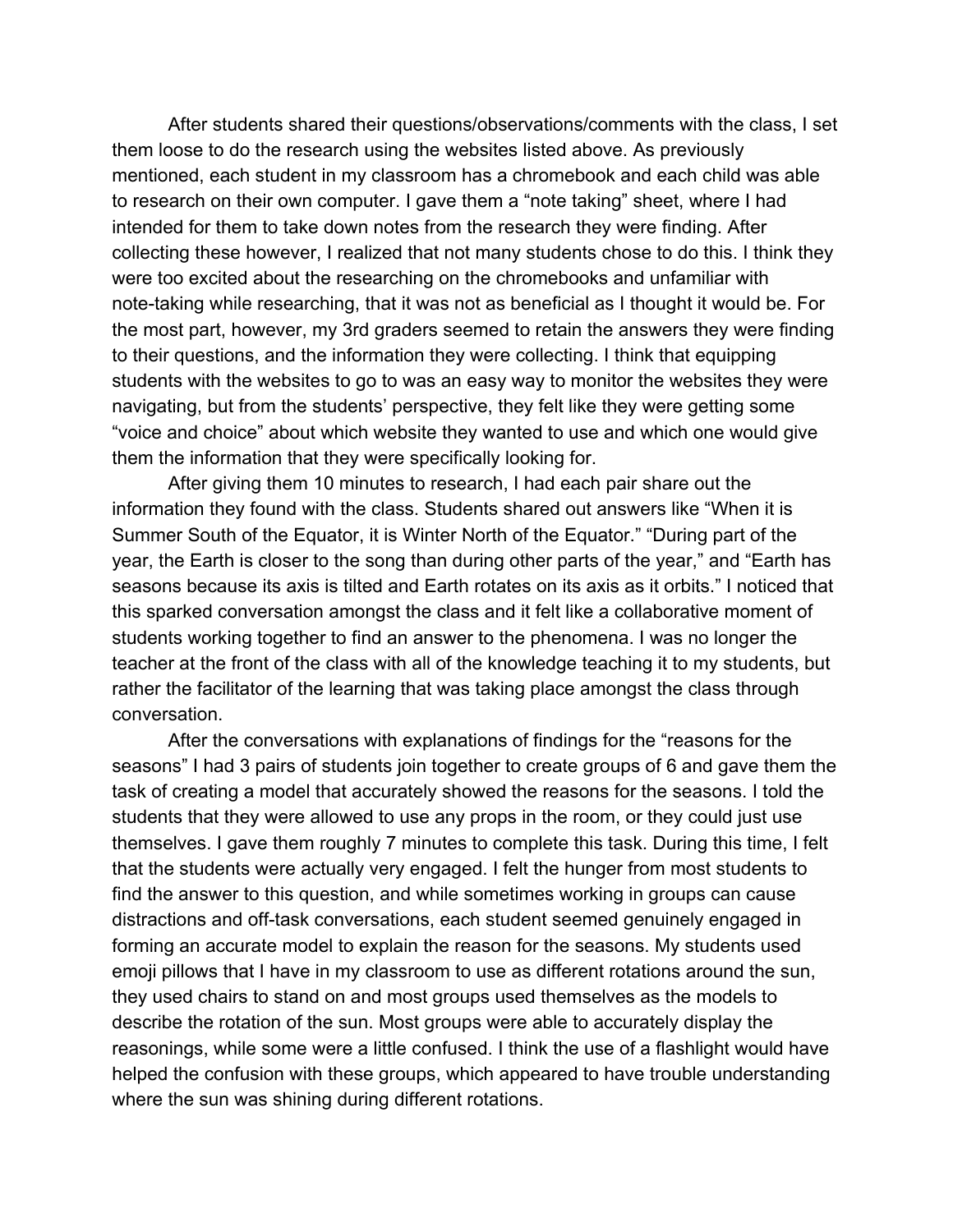After the groups created their own models to explain the reasons for the seasons, I showed them a correct model of why we have seasons. I did this using the website listed above "Why Do We Have Seasons?" I thought this model most accurately explained the model. I regretted not using a creative model (similar to the students') to explain the phenomena, but found it challenging with their only being one of me. After explaining in detail, as a way to solidify the research the students had done, I had students write about what they learned about the "Reasons for the Seasons." At the end of the lesson, I had students write a reflection about what they liked and didn't like about the lesson.

## **Element Four: Reflection:**

**My Reflection:** This lesson was very hands on and engaging for my students. After showing the video at the beginning of the lesson, my students were instantly curious about the reason for the seasons. In my opinion, they felt like detectives. Instead of being the teacher, teaching them about the reasons for the seasons, they were put to a task and challenged to find the answer. This made them curious, excited, and engaged. I incorporated more opportunity for my students to talk with each other to help students build schema with each other and deepen their curiosity and conversations. I think this really benefitted the outcome of the lesson and made the class feel like they were collaboratively working to find an answer- something they love to do.

Based on the statements I got at the end of the class, I felt that the majority of my class was able to grapple with the reasons for the seasons. Out of my 25 students, 20 were able to explain it accurately (one way or another). The 5 that didn't seemed to be "approaching" an accurate description, but were not there yet. My guess is that they needed more time to come to a conclusion, for different reasons. As I reflect on how I could have helped these students come to a more solidified answer, I realize that using manipulatives to explain the correct model for the reasons for the seasons could have helped them. As mentioned, I used the website as my accurate model because there was only one of me in the room and I was not creative in thinking of another way to show it. I think a lot of these students were more visual-hands-on-learners, and would have benefitted from seeing a hands-on model from me.

Because this lesson was intended for 4th grade, the expectation was for students to graph the data about the different seasons in Melbourne, Australia and Denver, Colorado. I think this is very engaging and would leave to an even deeper curiosity from students. But for my third grade class, graphing the data for them and then having them analyze it with their peers, seemed to work just as well. I think if I were to teach this later